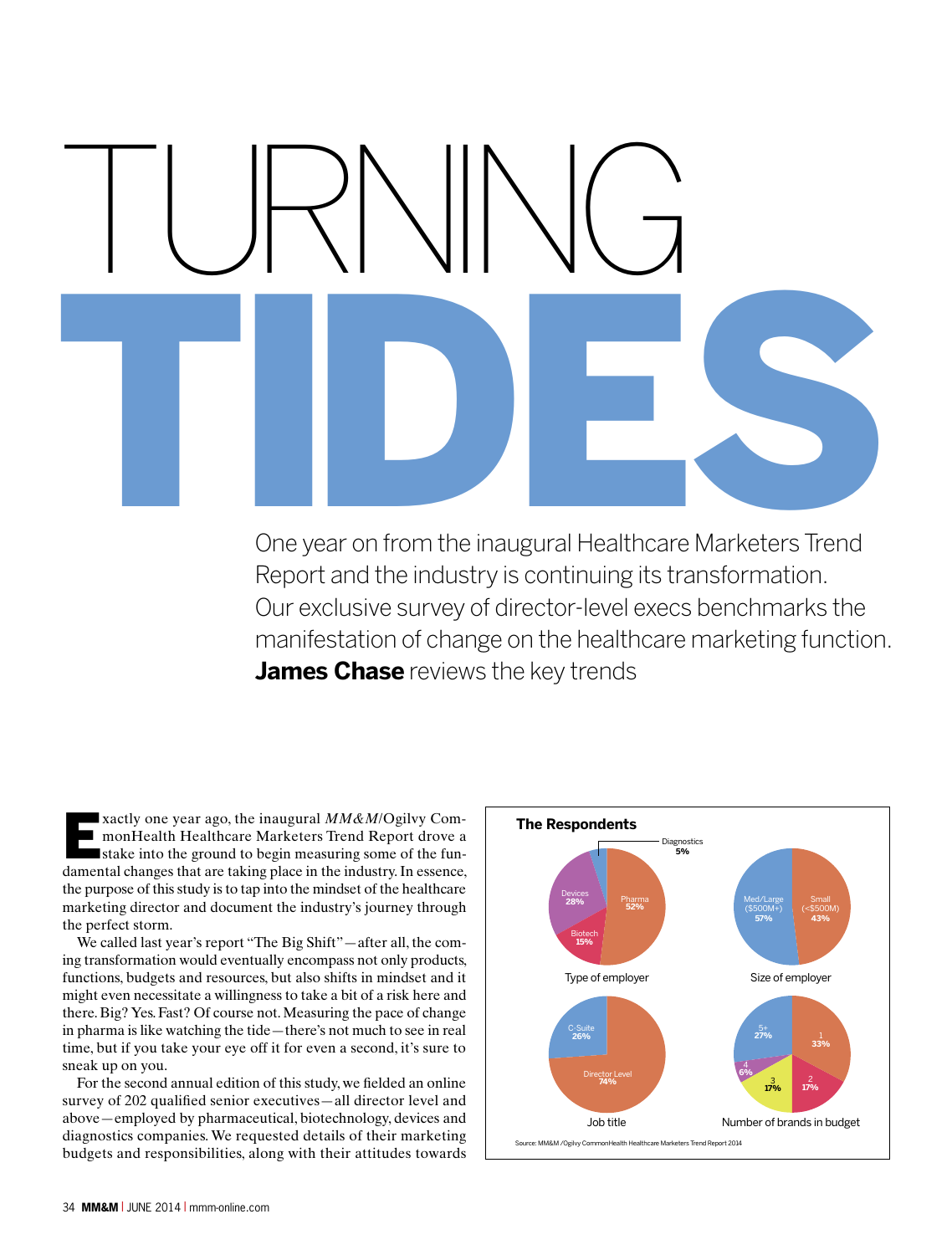various industry challenges, trends, forces and opportunities. Just over half of the survey respondents (52%) represented pharma, with 15% from biotechs, 28% in devices, and the remaining 5% at diagnostics companies (see box opposite).

One in four respondents were C-suite execs (including 36 president/CEOs) while the remainder were director-level or equivalent. Regarding their organizations, 57% were employed by companies with \$500M or more in annual revenues, rendering the remaining 43% "small companies," by the definition of this survey. This year, 37% of respondents claimed sole responsibility for marketing budgets (vs. 25% last year), and the number of brands for which they were responsible varied from one (33%) to "5 or more" (27%).

As with last year's survey, the top-line numbers might look a little flat at first glance. However, a quick delve below the surface confirms that many of the encouraging trends that were uncovered last year are continuing to build momentum (read: increased digital budgets). Some of the data also suggest that a few of marketers' big-ticket fears from 2013, such as the Affordable Care Act, have either yet to unleash their full force, or that perhaps their threat level was overblown.

### **Fig. 1: Average Total Marketing Budgets**  $(n=138)$

| $\cdot$ .             | Mean (\$M) |      | Median (\$M) |      |
|-----------------------|------------|------|--------------|------|
|                       | 2014       | 2013 | 2014         | 2013 |
| All                   | 13.5       | 12.9 | 2.5          | 2.0  |
| Pharma                | 19.4       | 19.1 | 3.8          | 4.5  |
| <b>Biotech</b>        | 14.7       | 11.9 | 4.5          | 3.3  |
| Devices               | 4.2        | 4.1  | 1.0          | 0.7  |
| Small (<\$500M)       | 2.9        | 2.3  | 0.9          | 0.6  |
| $Med/Large$ (\$500M+) | 22.2       | 21.4 | 5.3          | 6.5  |

Source: MM&M/Ogilvy CommonHealth Healthcare Marketers Trend Report 2014

# **Marketing budgets**

The mean total marketing budget this year (Fig. 1) showed a marginal 5% gain, to \$13.5M for all companies. And while the budgets for pharma (\$19.4M) and devices (\$4.2M) both remained flat, mean biotech budget shot up by 28% to \$14.7M. Small companies (<\$500M) reported an encouraging 26% increase in mean total budget to \$2.6M, while medium/large companies (\$500M+) remained flat at \$22.2M. (Note that comparisons with last year's budgets are based on the data reported by the current respondents for the previous fiscal year, and do not represent the data collected in 2013 from the 2013 respondents.)

The median total budget rose 25% to \$2.5M overall, with small companies and non-pharma companies faring rather better than medium/large companies (down 18% to \$5.3M) and pharma (down 16% to \$3.8M). These median decreases might hint at (but not prove) the loss of one or more big-budget brands, resulting in a possible redistribution of the budget curves for these categories.

When it comes to budget allocation across key audiences, the order of the "3Ps" remained well established, with physicians again accounting for the lion's share of the overall budget (55.7%, down slightly from 58.7% last year), followed by patients (23.6%, up slightly from 22.0%) and payers (15.8%, up from 14.5%). It's noteworthy





that medium/large companies allocated a significantly larger slice of their budgets to payers this year (18.3%) than did small companies (10.4%).

Overall, 57% of respondents reported an increase in total marketing budget this year compared to last year (Fig. 2), only slightly (and negligibly) down from the 62% reporting increased budgets last year. However, there was again a significant difference according to company size—69% of small companies reported increased marketing budgets in 2014, compared to just 48% of medium/large companies. Conversely, 28% of medium/large companies reported a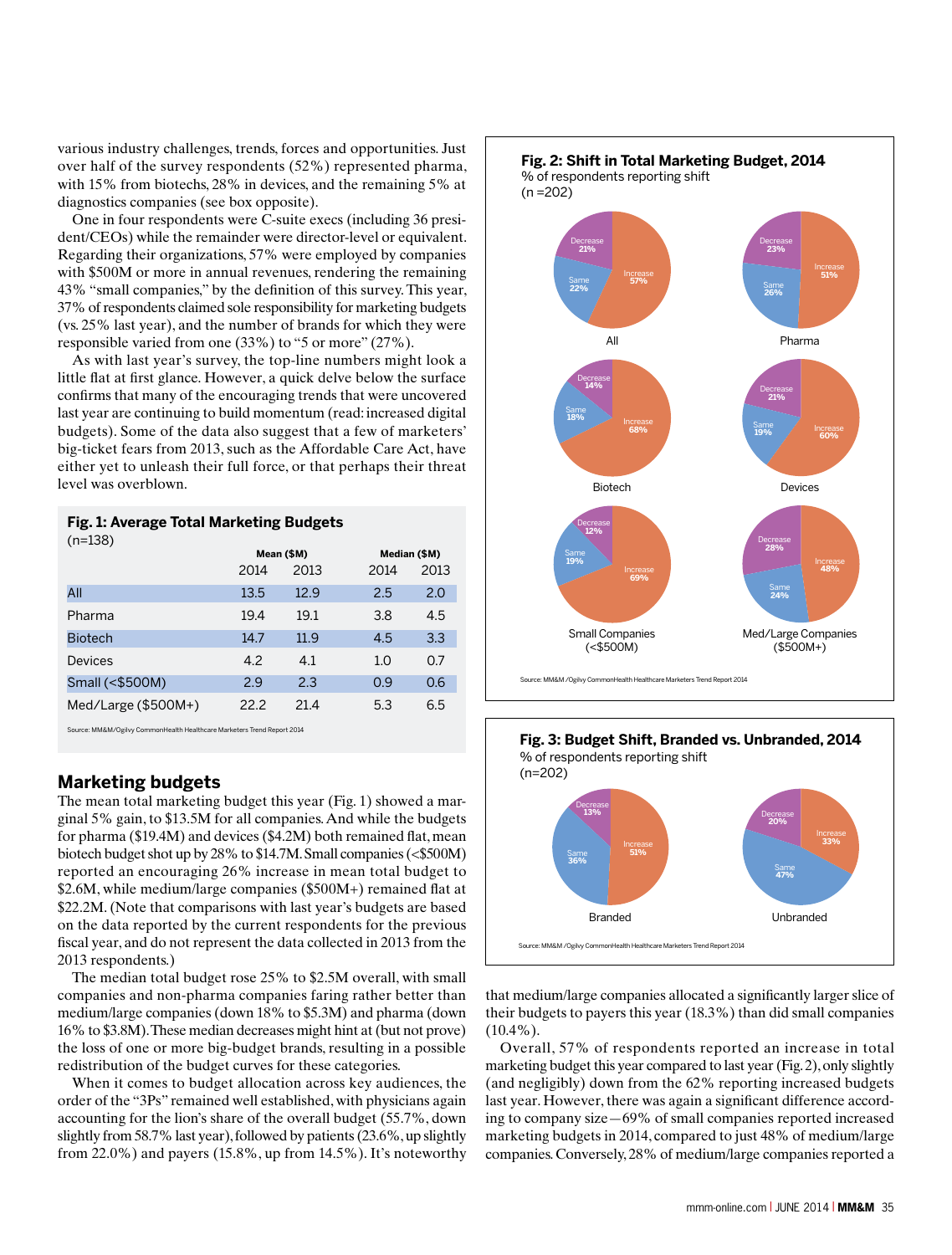

Fire up your team with a night to remember at Cipriani 42nd Street, New York, on **October 2, 2014**, when the MM&M Awards winners will be revealed for the first time. For tickets and information, visit **awards.mmm-online.com.** For sponsorship opportunities, call Doreen Gates at (267) 477-1151.





reduction in budgets this year, whereas only 12% of small companies lost marketing dollars.

Those numbers don't come as any surprise to Kate Cronin, global managing director, Ogilvy CommonHealth Public Relations. "Smaller-sized companies are able to commit budget to marketing because they are so streamlined," Cronin says. "We see it firsthand when we work with them. They are more nimble and agile, they don't have a lot of layers and their marketers are often jacks of all trades. But what we're seeing from the larger companies is more consolidation and trimming costs, and marketing budgets are a part of that."

Equally unsurprised is Walt Sandulli, VP, marketing at Akrimax Pharmaceuticals—and likely one of the aforementioned jacks of all trades. "Most [smaller] companies like Akrimax are growing rapidly," says Sandulli. "For us, the greater question is not whether to increase promotional support for our brands from year to year, but how to focus our spending in areas where we can achieve the greatest positive impact on sales and profit. But even with significant budget increases, the promotional budgets of smaller companies are still constrained relative to big pharma companies which, for the most part, are trying to rationalize all spending initiatives. I think the differences in spending plans are reflective of where various companies stand relative to the life cycle of the products in their respective commercial portfolios."

When respondents were asked whether or not budgets had increased according to particular audiences, the data gets interest-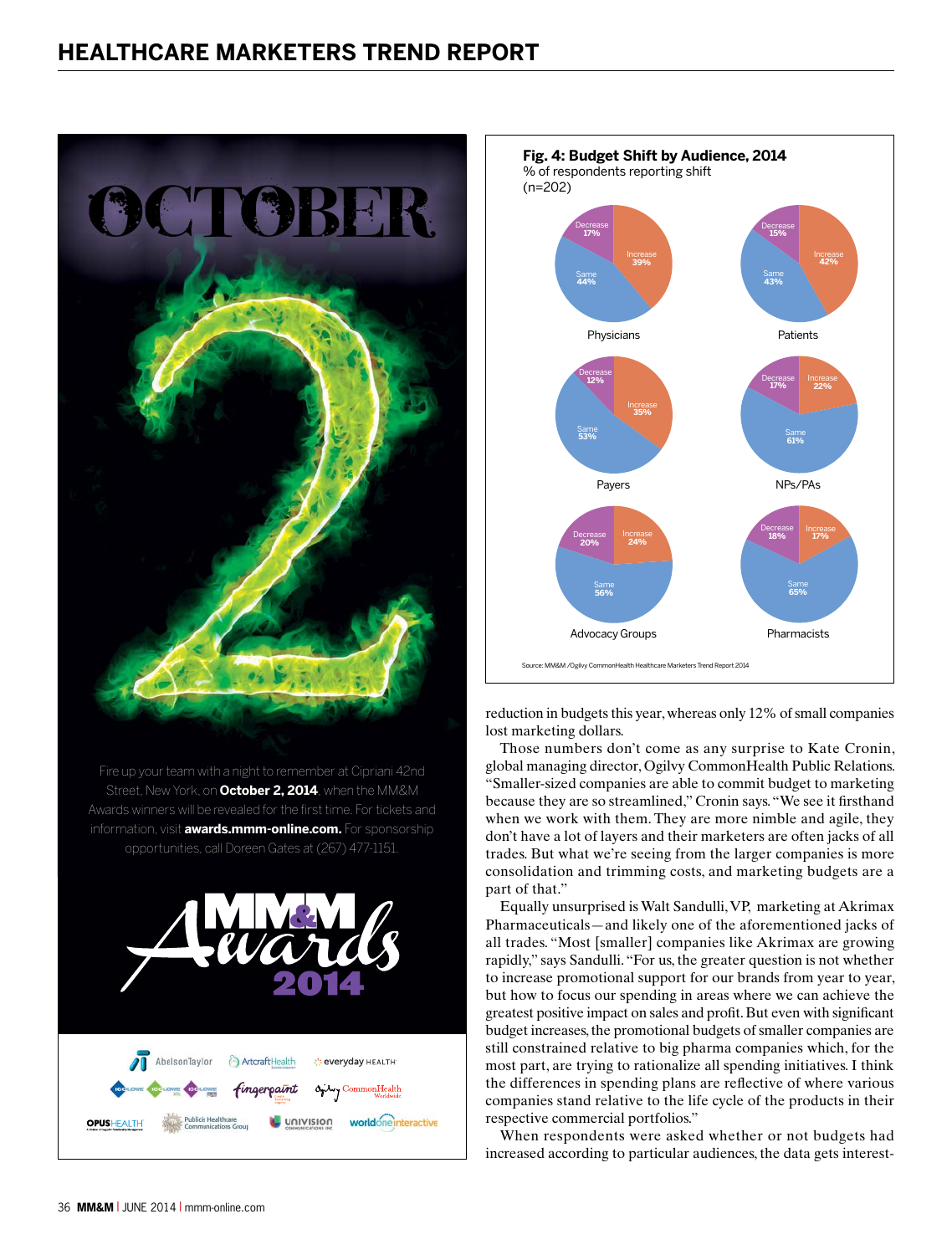**Fig. 5a: HCP Marketing Tactics** 

| $(n=202)$                          |       | % Using Channel |          | % Users Reporting Budget Shift in 2014 |  |
|------------------------------------|-------|-----------------|----------|----------------------------------------|--|
|                                    | 2014  | 2013            | Increase | Decrease                               |  |
| Meetings/Events                    | 85.1% | 86.1%           | 26.3%    | 32.4%                                  |  |
| Websites                           | 77.7% | 74.8%           | 48.2%    | 12.8%                                  |  |
| <b>Printed Sales Materials</b>     | 77.2% | 79.2%           | 18.7%    | 42.2%                                  |  |
| Sales Reps                         | 73.8% | 73.3%           | 28.8%    | 21.2%                                  |  |
| Research/Data/Analytics            | 66.3% | 63.9%           | 41.2%    | 10.3%                                  |  |
| <b>Patient Education Materials</b> | 65.3% | 62.4%           | 41.0%    | 12.9%                                  |  |
| Digital Sales Materials            | 64.4% | 56.4%           | 62.0%    | 7.3%                                   |  |
| Direct Marketing                   | 57.4% | 55.0%           | 33.3%    | 21.7%                                  |  |
| <b>Social Media</b>                | 54.5% | 42.6%           | 63.4%    | 7.1%                                   |  |
| Journal Print Ads                  | 53.0% | 53.5%           | 22.4%    | 40.5%                                  |  |
| <b>Advocacy Programs</b>           | 50.5% | 43.1%           | 53.2%    | 15.6%                                  |  |
| Digital Ads                        | 48.0% | 46.5%           | 50.9%    | 15.1%                                  |  |
| Mobile/Tablet Apps                 | 47.5% | 37.6%           | 62.5%    | 11.5%                                  |  |
| <b>CME</b>                         | 43.6% | 39.6%           | 38.7%    | 16.1%                                  |  |

Source: MM&M/Ogilvy CommonHealth Healthcare Marketers Trend Report 2014

**Fig. 5b: Consumer Marketing Tactics** 

ing (Fig. 4). Last year, the audience with the greatest number of reported budget increases was physicians. This year, it's patients (42%), followed by physicians (39%) and payers (35%). Although lacking enough statistical significance to even think about declaring it a "changing of the guard" moment, it is at least refreshing to see patients ranking first.

"The doctor's decision-making role is getting smaller," notes Cronin. "The whole world is turned upside down—while the doc is still an important audience for all of the companies, decision making is increasingly at the payer level."

Half of all respondents (51%) reported increased budgets for

branded marketing efforts (46% in 2013), while 33% declared increased budgets for unbranded campaigns (26% in 2013) (Fig. 3). Note these particular year-on-year comparisons are not statistically significant.

When you look at the overall marketing mix (Fig. 6), things get a lot more interesting. Note, the table is sorted with the largest "buckets" (2013 budgets) at the top, and yet the channels with the most increased budgets for 2014 are towards the bottom. On the other hand, the "decreases" column largely follows the original order of the table. Broadly speaking, the marketing mix appears to be turning on its head.

| $(n=202)$                |       | % Using Channel |          | % Users Reporting Budget Shift in 2014 |  |
|--------------------------|-------|-----------------|----------|----------------------------------------|--|
|                          | 2014  | 2013            | Increase | Decrease                               |  |
| Websites                 | 74.3% | 67.8%           | 55.9%    | 9.2%                                   |  |
| Social Media             | 55.4% | 46.5%           | 69.2%    | 7.7%                                   |  |
| Research/Data/Analytics  | 51.5% | 53.0%           | 42.1%    | 14.0%                                  |  |
| <b>Public Relations</b>  | 51.0% | 44.6%           | 42.1%    | 11.2%                                  |  |
| <b>Advocacy Programs</b> | 50.0% | 44.1%           | 53.3%    | 15.0%                                  |  |
| Digital Ads              | 46.0% | 37.6%           | 63.6%    | 11.1%                                  |  |
| <b>Print Ads</b>         | 44.6% | 42.6%           | 33.3%    | 27.5%                                  |  |
| <b>Direct Marketing</b>  | 42.6% | 38.1%           | 40.4%    | 24.5%                                  |  |
| Mobile/Tablet Apps       | 31.7% | 22.8%           | 71.0%    | 13.0%                                  |  |
| <b>TV</b>                | 20.8% | 20.8%           | 42.3%    | 34.6%                                  |  |
| Radio                    | 14.9% | 11.9%           | 48.6%    | 32.4%                                  |  |
| <b>Outdoors</b>          | 8.4%  | 6.9%            | 42.9%    | 23.8%                                  |  |

Source: MM&M/Ogilvy CommonHealth Healthcare Marketers Trend Report 2014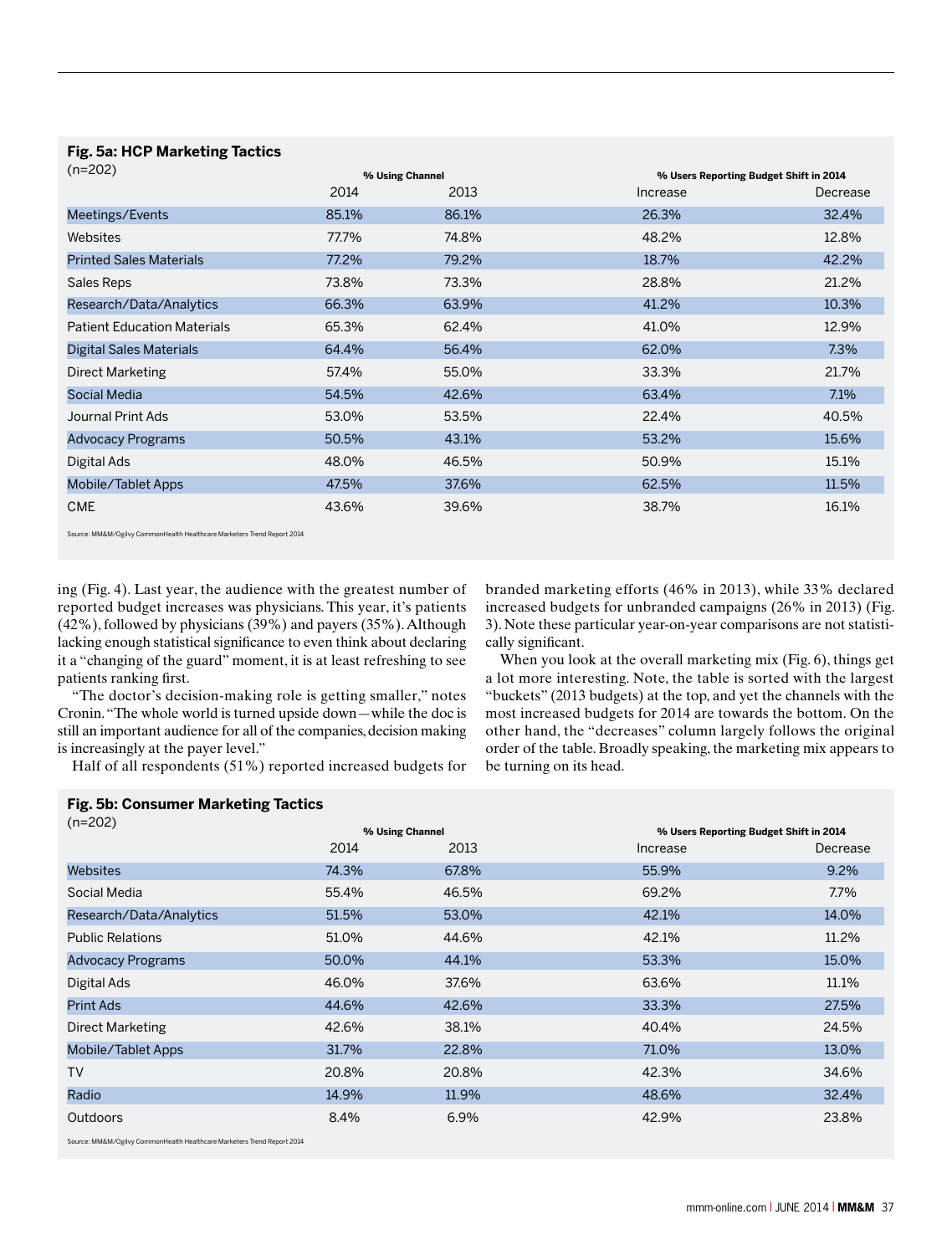# **Fig. 6: Marketing Mix by Channels**

| $(n=202)$                                                                 |             |                                     |          |
|---------------------------------------------------------------------------|-------------|-------------------------------------|----------|
|                                                                           | % of Budget | % Reporting Budget<br>Shift in 2014 |          |
|                                                                           | 2013        | Increase                            | Decrease |
| Meetings/Conferences                                                      | 15.7%       | 21.8%                               | 25.2%    |
| Sales Reps                                                                | 14.4%       | 18.3%                               | 12.9%    |
| <b>Sales Materials</b>                                                    | 11.6%       | 17.8%                               | 17.8%    |
| Content development                                                       | 10.0%       | 27.7%                               | 13.4%    |
| Websites                                                                  | 9.3%        | 35.6%                               | 10.4%    |
| Print/TV/Radio Ads                                                        | 8.1%        | 17.8%                               | 13.9%    |
| <b>Direct Marketing</b>                                                   | 7.9%        | 26.2%                               | 8.4%     |
| <b>Public Relations</b>                                                   | 4.6%        | 19.3%                               | 10.4%    |
| <b>Advocacy Relations</b>                                                 | 4.6%        | 20.8%                               | 11.4%    |
| Digital Ads                                                               | 4.2%        | 30.2%                               | 6.4%     |
| <b>SEO Marketing</b>                                                      | 4.1%        | 33.7%                               | 5.4%     |
| Social Media                                                              | 4.1%        | 32.7%                               | 5.4%     |
| Course: MMPM (Osilus CommonWorlth Hoalthoarn Marketers Trand Report 2014) |             |                                     |          |

Source: MM&M/Ogilvy CommonHealth Healthcare Marketers Trend Report 2014

### **Fig. 7: Approaches to Sourcing Marketing Partners**   $(n=202)$

|                                 |       | % Using Approach           |                              |  |
|---------------------------------|-------|----------------------------|------------------------------|--|
|                                 | All   | Small Cos.<br>$(<$ \$500M) | Med/Large Cos.<br>$($500M+)$ |  |
| <b>Preferred Partner Lists</b>  | 58.9% | 36.3%                      | 78.3%                        |  |
| Recommendations                 | 58.4% | 61.3%                      | 58.5%                        |  |
| <b>Invite Existing Partners</b> | 58.4% | 48.8%                      | 70.8%                        |  |
| <b>Industry Relationships</b>   | 52.5% | 62.5%                      | 46.2%                        |  |
| <b>Procurement Services</b>     | 37.1% | 18.8%                      | 55.7%                        |  |

Source: MM&M/Ogilvy CommonHealth Healthcare Marketers Trend Report 2014

### **Fig. 8: Audience Ranked by Perceived Importance**   $(n-202)$

| $\cdots$ $\cdots$    |                     |           |
|----------------------|---------------------|-----------|
|                      | <b>Ranked Top 3</b> | Ranked #1 |
| Physicians           | 91.6%               | 54.4%     |
| Patients             | 57.4%               | 17.3%     |
| Payers               | 58.4%               | 12.4%     |
| NPs/PAs              | 39.1%               | 3.5%      |
| Pharmacists          | 17.3%               | 2.0%      |
| Shareholders         | 20.3%               | 8.4%      |
| <b>Advocacy Grps</b> | 15.8%               | 2.0%      |
|                      |                     |           |

Source: MM&M/Ogilvy CommonHealth Healthcare Marketers Trend Report 2014

Of course, what's actually happening is a continuation of the trend away from traditional marketing, and towards digital channels. Right now, the biggest buckets have a somewhat old-school look to them with meetings/conferences (15.7% share of budget), sales reps (14.4%) and sales materials (11.6%) occupying the top three spots. However, the channels for which marketers report the most increased budgets are digital all the way: websites (35.6% of them reported an increase), search engine optimization marketing (33.7%), social media (32.7%) and digital ads (30.2%). And it will come as little surprise that the channels with the most decreased budgets were meetings/conferences (25.2% reported a decrease), sales materials (17.8%) and print/TV/radio ads (13.9%).

Among other significant insights is the fact that in 2013 medium/ large companies allocated almost twice as much budget to digital advertising (5.4% of budget) than did small companies (2.8%). They also allocated more to content/materials development than did small companies (11.5% vs. 7.4%).

Concentrating for a moment on only those tactics that are targeting healthcare professionals (Fig. 5a), the ongoing shift in spend from traditional marketing tactics towards digital channels is apparent here, too. While once again, meetings/events (85.1% usage), printed sales materials (77.2%) and sales reps (73.8%) are near the top in the adoption stakes, they also tend to be the channels with the

# Do patients really come first?



Last year's open enrollment under the Affordable Care Act stirred up apprehensive feelings among healthcare marketers about its impact on patient care. Yet, in this year's Trend Report, more than four in 10 marketers believe that ACA will have a positive impact on patients, despite its rocky start. Unfortunately, more than half of these marketers think ACA will negatively impact

healthcare professionals (HCPs).

Over the past year, the industry made some inroads to meet patient needs better. But more work is needed. For example, nearly three-quarters of the respondents said the industry still lags behind patients in digital engagement. And only four in 10 believe healthcare companies are adequately prepared to embrace social media. We know that people are already digitallyconnected to healthcare information. And with the FDA's recent draft guidance, the industry has tools to navigate the social media waters and keep up with their patients' changing needs.

While healthcare companies claim to be patient-centric, the reality is that few operate this way, according to 78% of respondents.

In terms of HCP communications, 80% of respondents believe that restrictions on how sales representative communicate will impact prescribing knowledge and, ultimately, patient outcomes. With the era of marketing the "magic pill" gone, companies need to demonstrate a drug's value proposition—a key indicator of whether an innovation will be approved, reimbursed and welcomed by stakeholders, and ultimately, serve patient needs. But 63% feel the industry is not doing this well enough.

So how can marketers improve communication to patients, HCPs, and other stakeholders? Integration may be the key. More than eight in 10 agree that marketing service companies "must integrate their offerings and become more dynamic to serve the changing needs of the healthcare industry" – an increase from 69% last year.

*Kate Cronin, Global Managing Director, Ogilvy CommonHealth Public Relations*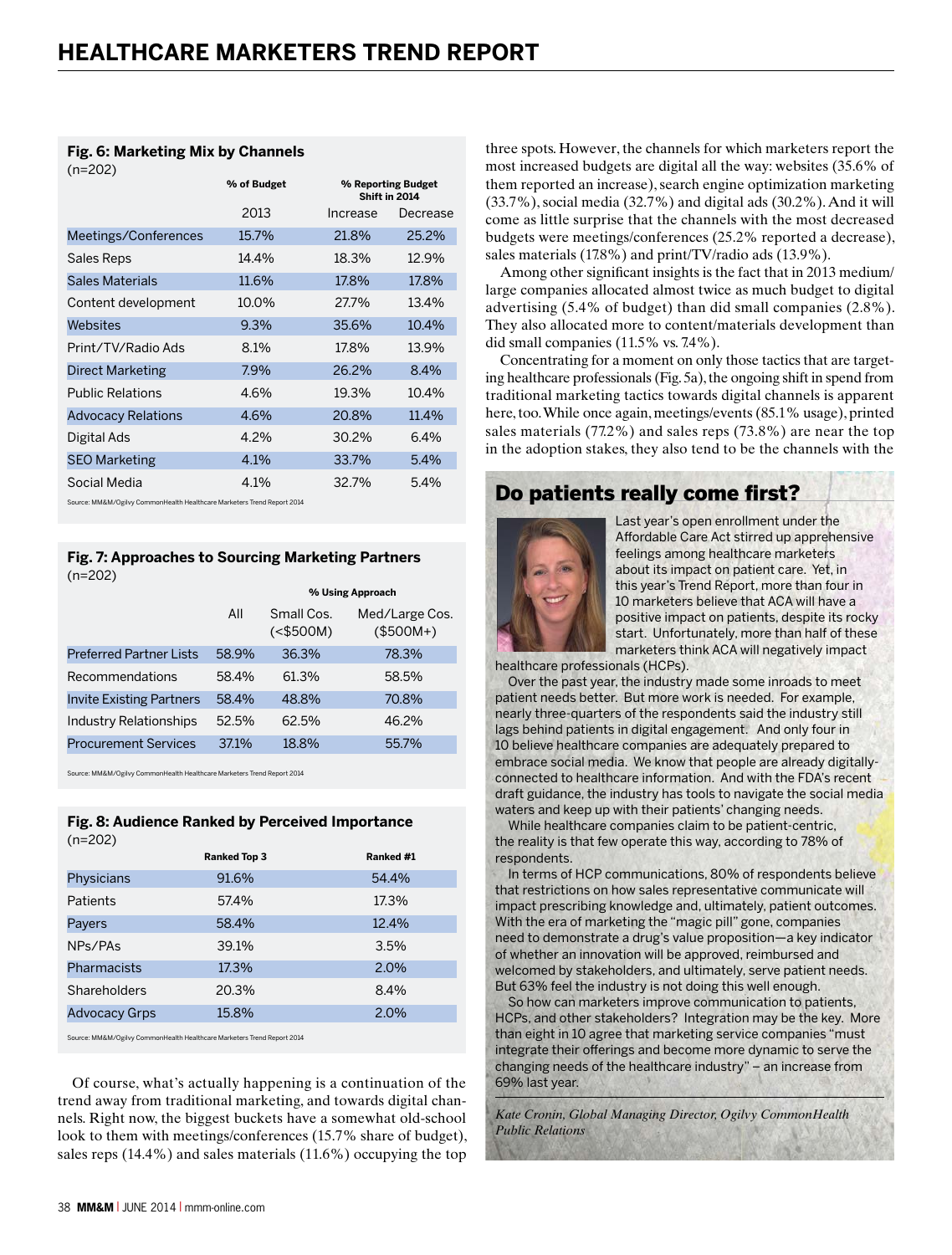lowest rates of budget increases and the highest reported decreases. For example, printed sales materials (18.7% reported increased budgets vs. 42.2% decreased budgets) and journal print ads (22.4% vs. 40.5%) were both examples of this trend. Rising channels, on the other hand, included digital sales materials (62.0% vs.7.3%), social media (63.4% vs. 7.1%) and mobile/tablet apps (62.5% vs. 11.5%).

The corresponding inventory of consumer channels (Fig. 5b), reveals a similar, albeit more established, swing towards digital. Digital channels already top the consumer channel adoption standings, with both websites (55.9% vs. 9.2%) and social media (69.2% vs. 7.7%) also reporting high numbers of increases.

## **Sourcing partners**

The survey showed little change in the overall ways that marketers search for marketing partner agencies (Fig. 7), compared to 2013. However, there were some significant differences based on company size. Medium/large companies were more than twice as likely to use preferred partner lists as were small companies (78.3% usage vs. 36.3%). They were also significantly more likely to deploy procurement services (55.7% vs. 18.8%) and to invite existing partners to pitch (70.8% vs. 48.8%). Small companies, however, were more likely to use their industry relationships to find partners (62.5% vs. 46.2%).

# **Perception and opinion**

Regardless of the way in which marketers apportioned their budgets and prioritized their audiences in their roles, we asked them to rank seven key stakeholder groups according to their perceived importance to them (Fig. 8).

Looking at only the number-one ranking first of all, physicians took the expected top spot, with 54.5% of marketers having ranked them at the top (vs. 63.5% in 2013 – as exciting as this looks, it's not quite statistically significant enough to predict the downfall of docs just yet.). Next on the list come patients (17.3%) and payers (12.4%). Interestingly, these three scores are remarkably close to the actual overall budget allocations to the three P's.

Also of note are two clear insights defined by company size. Respondents at medium/large companies ranked payers the most important stakeholder 18.9% of the time vs. just 3.8% for those at small companies. The latter are more focused on investment, with 11.3% ranking shareholders number one and 21.3% placing them in the top three.

"While physicians remain the most important stakeholders, payers and patients have become even more critical players," says Akrimax's Sandulli. "Payers, through formulary controls like prior authorization, high patient co-pays and other pharmacy management tools, are increasingly determining what drugs are dispensed to whom. Patients have a growing influence in helping new therapies gain formulary access and shaping payer behavior. The pressure from patients to gain access to innovative therapies is, in some cases, at odds with payer desires to control inappropriate use of drugs. The outcome of these potentially opposing forces will be critical to determining the future of pharmaceutical innovation."

Finally, our marketing execs were asked to score 18 industry trends, challenges, forces and events according to both the perceived degree of challenge and the perceived degree of opportunity. In terms of challenges (Fig 9a) payer pressure was voted the biggest challenge by a long stretch, followed by clinical development/time